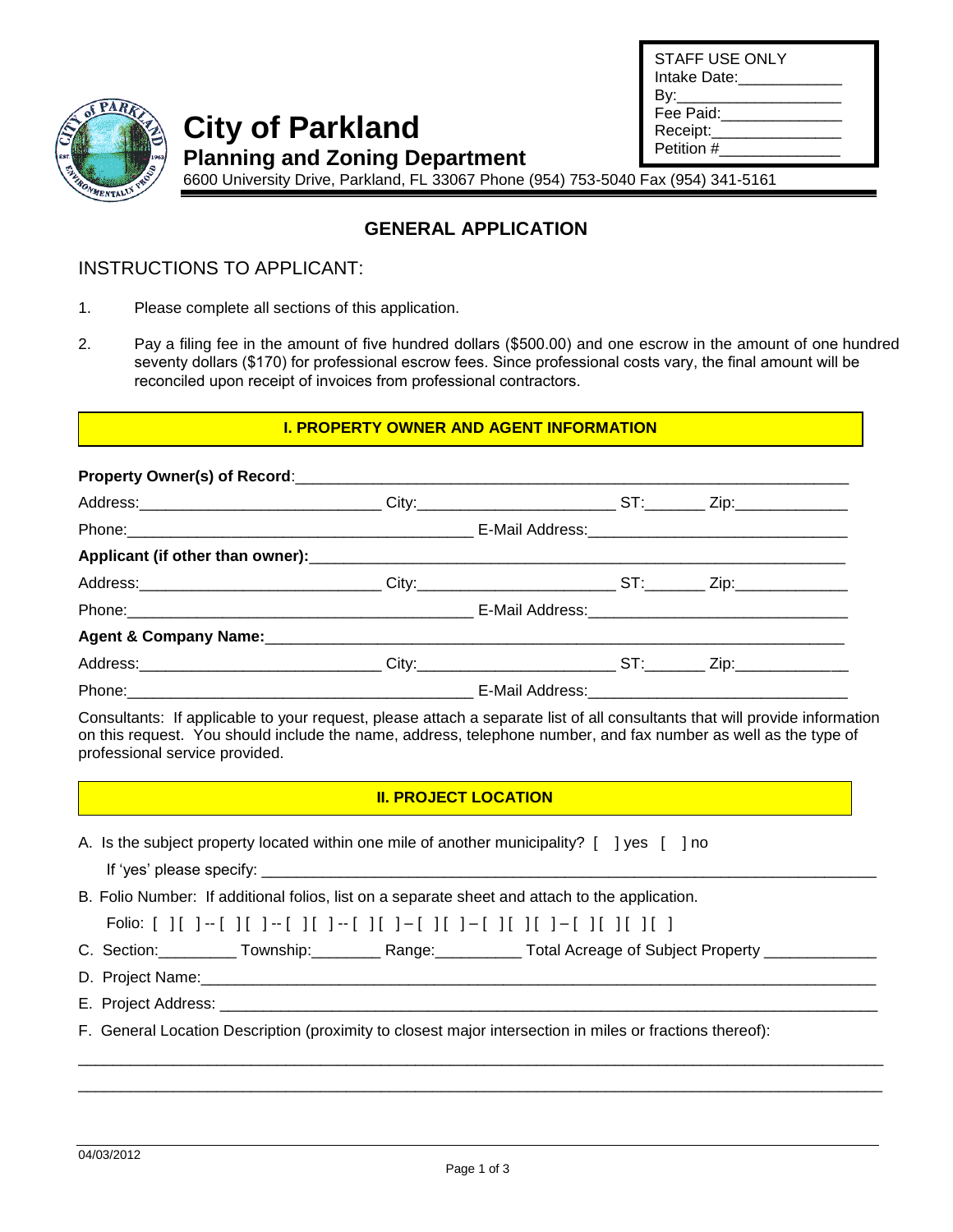## **III. PROJECT DESCRIPTION**

*(Please provide a project description, attach additional sheets as necessary)*